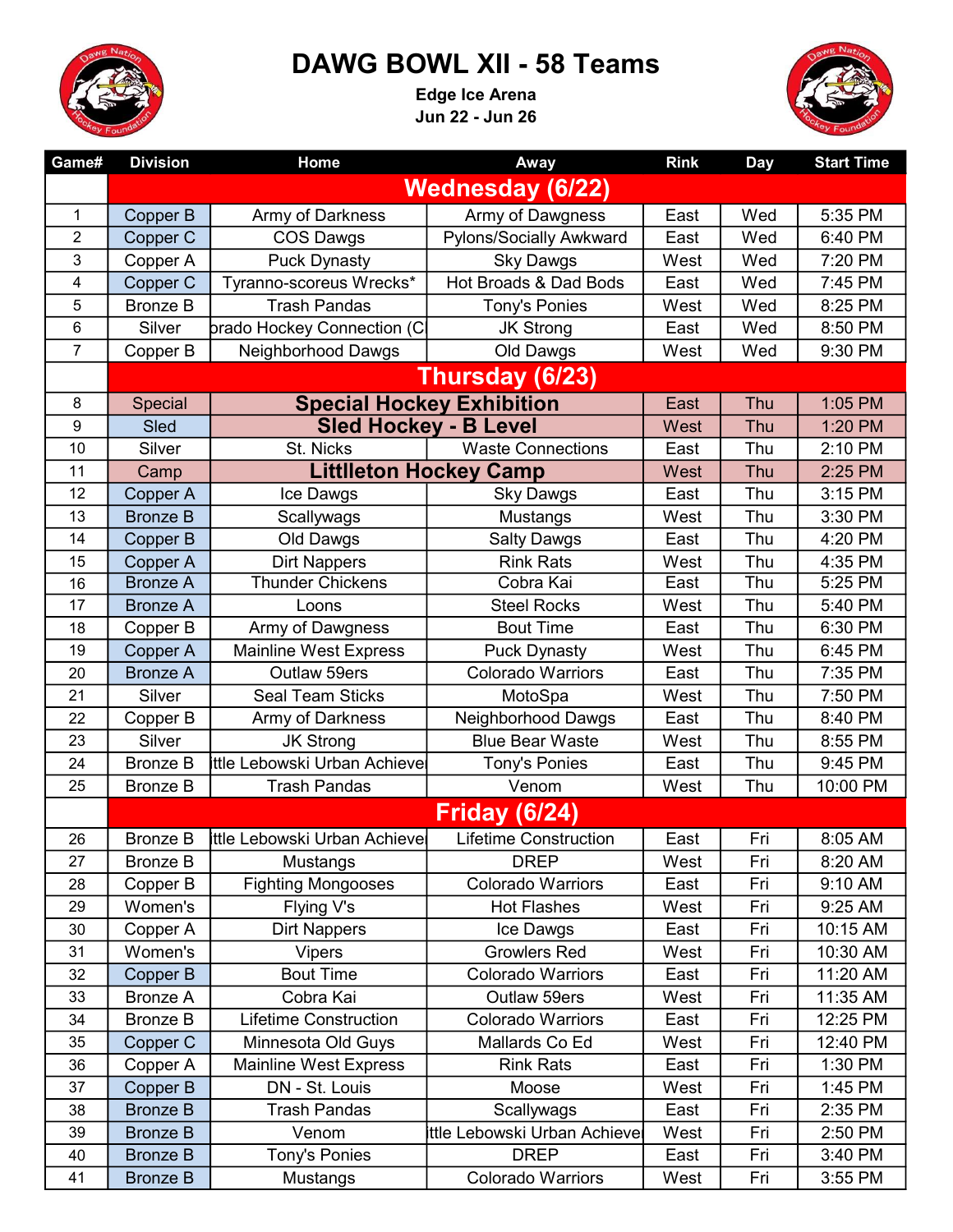

## DAWG BOWL XII - 58 Teams

Edge Ice Arena Jun 22 - Jun 26



| Game#   | <b>Division</b>      | Home                         | Away                             | <b>Rink</b> | <b>Day</b> | <b>Start Time</b> |  |
|---------|----------------------|------------------------------|----------------------------------|-------------|------------|-------------------|--|
| 42      | <b>Bronze B</b>      | <b>Lifetime Construction</b> | <b>Top Shelf</b>                 | East        | Fri        | 4:45 PM           |  |
| 43      | Sled                 | <b>Sled Hockey - Kids</b>    |                                  | West        | Fri        | 5:00 PM           |  |
| 44      | <b>Bronze A</b>      | <b>Thunder Chickens</b>      | Loons                            | East        | Fri        | 5:50 PM           |  |
| 45      | Copper B             | DN - St. Louis               | <b>Neighborhood Dawgs</b>        | West        | Fri        | 6:05 PM           |  |
| 46      | Platinum             | <b>TAG</b>                   | Team Prokop Environmental        | East        | Fri        | 6:55 PM           |  |
| 47      | <b>Bronze A</b>      | <b>Steel Rocks</b>           | <b>Colorado Warriors</b>         | West        | Fri        | 7:10 PM           |  |
| 48      | Platinum             | Wolf Pack/Panorama           | Vigilantes                       | East        | Fri        | 8:00 PM           |  |
| 49      | Women's              | <b>Growlers Black</b>        | <b>Mallards</b>                  | West        | Fri        | 8:15 PM           |  |
| 50      | Platinum             | <b>MW Top Dawgs</b>          | <b>Denver Concrete</b>           | East        | Fri        | 9:05 PM           |  |
| 51      | Silver               | St. Nicks                    | MotoSpa                          | West        | Fri        | 9:20 PM           |  |
| 52      | Silver               | <b>Waste Connections</b>     | <b>Seal Team Sticks</b>          | East        | Fri        | 10:10 PM          |  |
| 53      | Silver               | Lifetime Windows & Siding    | <b>Blue Bear Waste</b>           | West        | Fri        | 10:25 PM          |  |
| 54      | Copper C             | Pylons/Socially Awkward      | Tyranno-scoreus Wrecks*          | East        | Fri        | 11:15 PM          |  |
|         | Saturday (6/25)      |                              |                                  |             |            |                   |  |
| 55      | Copper B             | Moose                        | Army of Darkness                 | East        | Sat        | 7:00 AM           |  |
| 56      | <b>Bronze B</b>      | <b>Top Shelf</b>             | <b>DREP</b>                      | West        | Sat        | 7:15 AM           |  |
| 57      | Copper B             | DN - St. Louis               | <b>Salty Dawgs</b>               | East        | Sat        | 8:05 AM           |  |
| 58      | <b>Bronze B</b>      | Venom                        | Scallywags                       | West        | Sat        | 8:20 AM           |  |
| 59      | Copper C             | <b>COS Dawgs</b>             | Minnesota Old Guys               | East        | Sat        | 9:10 AM           |  |
| 60      | <b>Bronze A</b>      | Consolation                  | $5\nu 6$                         | West        | Sat        | 9:25 AM           |  |
| 61      | Copper C             | Mallards Co Ed               | Hot Broads & Dad Bods            | East        | Sat        | 10:15 AM          |  |
| 62      | Copper B             | <b>Fighting Mongooses</b>    | <b>Bout Time</b>                 | West        | Sat        | 10:30 AM          |  |
| 63      | Platinum             | <b>Denver Concrete</b>       | <b>Team Prokop Environmental</b> | East        | Sat        | 11:20 AM          |  |
| 64      | Silver               | Lifetime Windows & Siding    | brado Hockey Connection (C       | West        | Sat        | 11:35 AM          |  |
| 65      | Platinum             | <b>MW Top Dawgs</b>          | Vigilantes                       | East        | Sat        | 12:25 PM          |  |
| 66      | Copper B             | <b>Salty Dawgs</b>           | Moose                            | West        | Sat        | 12:40 PM          |  |
| 67      | Platinum             | Wolf Pack/Panorama           | <b>TAG</b>                       | East        | Sat        | 1:30 PM           |  |
| 68      | Copper B             | Old Dawgs                    | <b>Colorado Warriors</b>         | West        | Sat        | 1:45 PM           |  |
| 69      | Survivor             | <b>SURVIVOR GAME</b>         |                                  | East        | Sat        | 2:35 PM           |  |
| $70\,$  | <b>Bronze B</b>      | Colorado Warriors            | <b>Top Shelf</b>                 | West        | Sat        | 2:50 PM           |  |
| 71      | Women's              | <b>Growlers Black</b>        | Flying V's                       | West        | Sat        | 3:55 PM           |  |
| 72      | Sled                 |                              | <b>Sled Hockey - A Level</b>     | East        | Sat        | 4:25 PM           |  |
| 73      | Women's              | <b>Mallards</b>              | <b>Vipers</b>                    | West        | Sat        | 5:00 PM           |  |
| 74      | <b>Blind</b>         |                              | <b>Blind Hockey Exhibition</b>   | East        | Sat        | 5:30 PM           |  |
| 75      | Women's              | <b>Hot Flashes</b>           | <b>Growlers Red</b>              | West        | Sat        | 6:05 PM           |  |
| 76      | Copper B             | Army of Dawgness             | <b>Fighting Mongooses</b>        | East        | Sat        | 6:35 PM           |  |
| $77 \,$ | <b>Silver</b>        | St. Nicks                    | <b>Seal Team Sticks</b>          | West        | Sat        | 7:10 PM           |  |
| 78      | Platinum             | Semifinal                    | 1 <sub>v4</sub>                  | East        | Sat        | 7:40 PM           |  |
| 79      | <b>Silver</b>        | <b>Waste Connections</b>     | MotoSpa                          | West        | Sat        | 8:15 PM           |  |
| 80      | Platinum             | Semifinal                    | 2 <sub>v</sub> 3                 | East        | Sat        | 8:45 PM           |  |
| 81      | <b>Silver</b>        | þrado Hockey Connection (Cl  | <b>Blue Bear Waste</b>           | West        | Sat        | 9:20 PM           |  |
| 82      | Platinum             | Consolation                  | $5\nu 6$                         | East        | Sat        | 9:50 PM           |  |
| 83      | Silver               | Lifetime Windows & Siding    | <b>JK Strong</b>                 | West        | Sat        | 10:25 PM          |  |
| 84      | Women's              | Consolation                  | 5v6                              | East        | Sat        | 10:55 PM          |  |
|         | <b>Sunday (6/26)</b> |                              |                                  |             |            |                   |  |